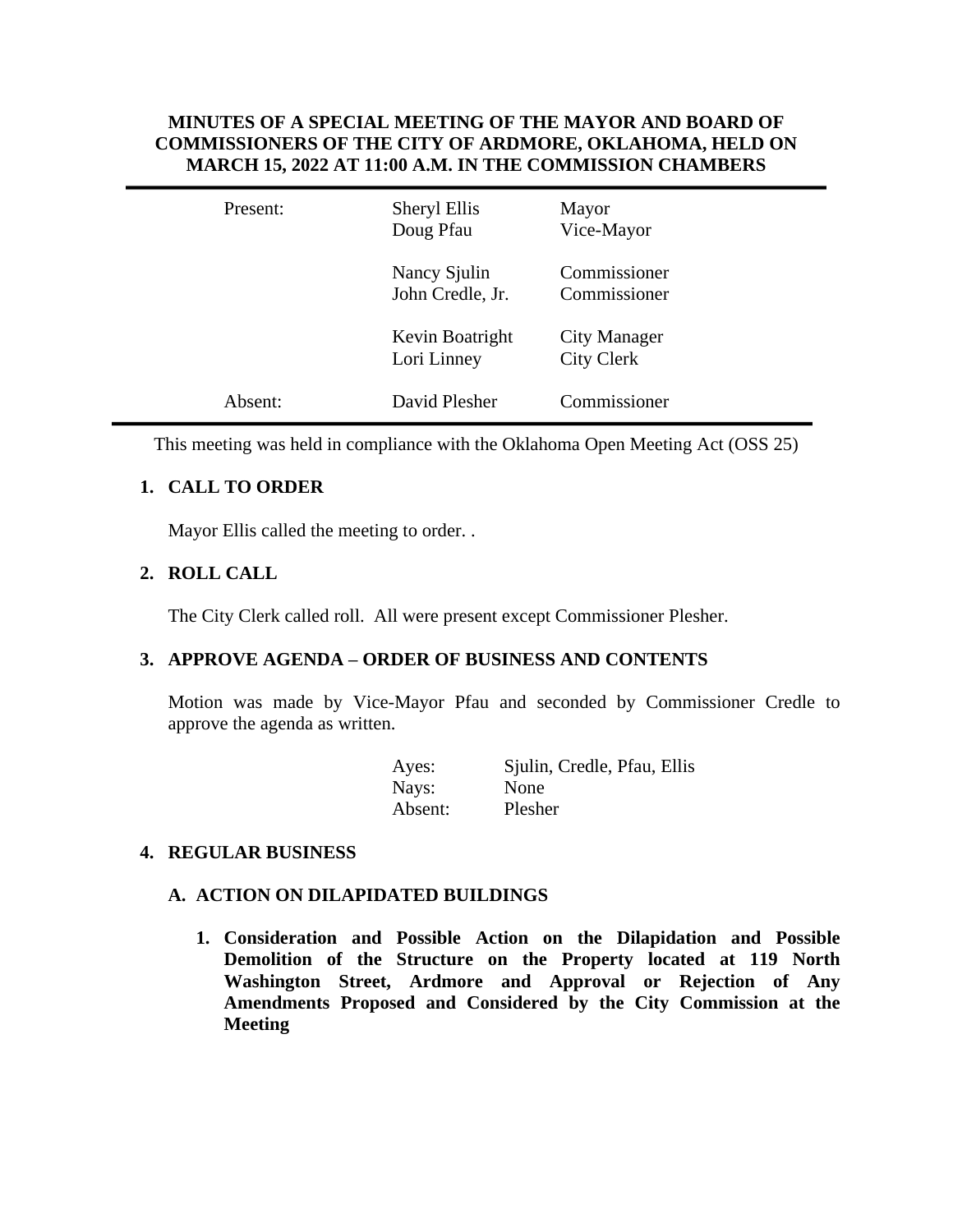A presentation was made by Jessica Scott, Director of Community Development, to the Commission. She stated that on July 10, 2021, a vehicle collided with the building at 119 North Washington Street causing the front façade to collapse into the roadway. On July 14, 2021, at a special meeting of the City Commission, the Commission declared the building dilapidated and a public nuisance. The property owners, Nicholas and Tiffany Thigpin, expressed interest in repairing the structure. The City Commission set the following milestones for the property owner:

- Ten (10) days or until (July 24, 2021) to remove all the debris and have the structure secured and certified safe by a structural engineer so the roadway may be opened.
- Thirty (30) days or until (August 13, 2021) to completely weatherproof the structure.
- Sixty (60) days or until (September 12, 2021) to obtain a building permit with architectural plans.
- Then six (6) months (from the issuance of the permit) to repair the structure to a habitable state.

The property owners met the first two milestones. The debris was removed and the roadway was re-opened before the deadline. The façade was supported with a jack and then a temporary wall was constructed. Exterior wrap was then placed over the temporary wall for weather proofing. Since meeting the first two milestones, Mr. Thigpen has submitted some plans. Over the past several months the building continues to deteriorate. The house wrap has come loose and the exposed temporary wall is no longer protected. Staff recommends the City Commission order demolition of the structure at 119 North Washington Street, Ardmore.

Motion was made by Vice-Mayor Pfau and seconded by Commissioner Credle to approve the demolition of the structure on the property located at 119 North Washington Street, Ardmore.

| Ayes:   | Sjulin, Credle, Pfau, Ellis |
|---------|-----------------------------|
| Nays:   | None                        |
| Absent: | Plesher                     |

**2. Consideration and Possible Action on the Dilapidation and Possible Demolition of the Structure on the Property located at 120 North Washington Street, Ardmore and Approval or Rejection of Any Amendments Proposed and Considered by the City Commission at the Meeting**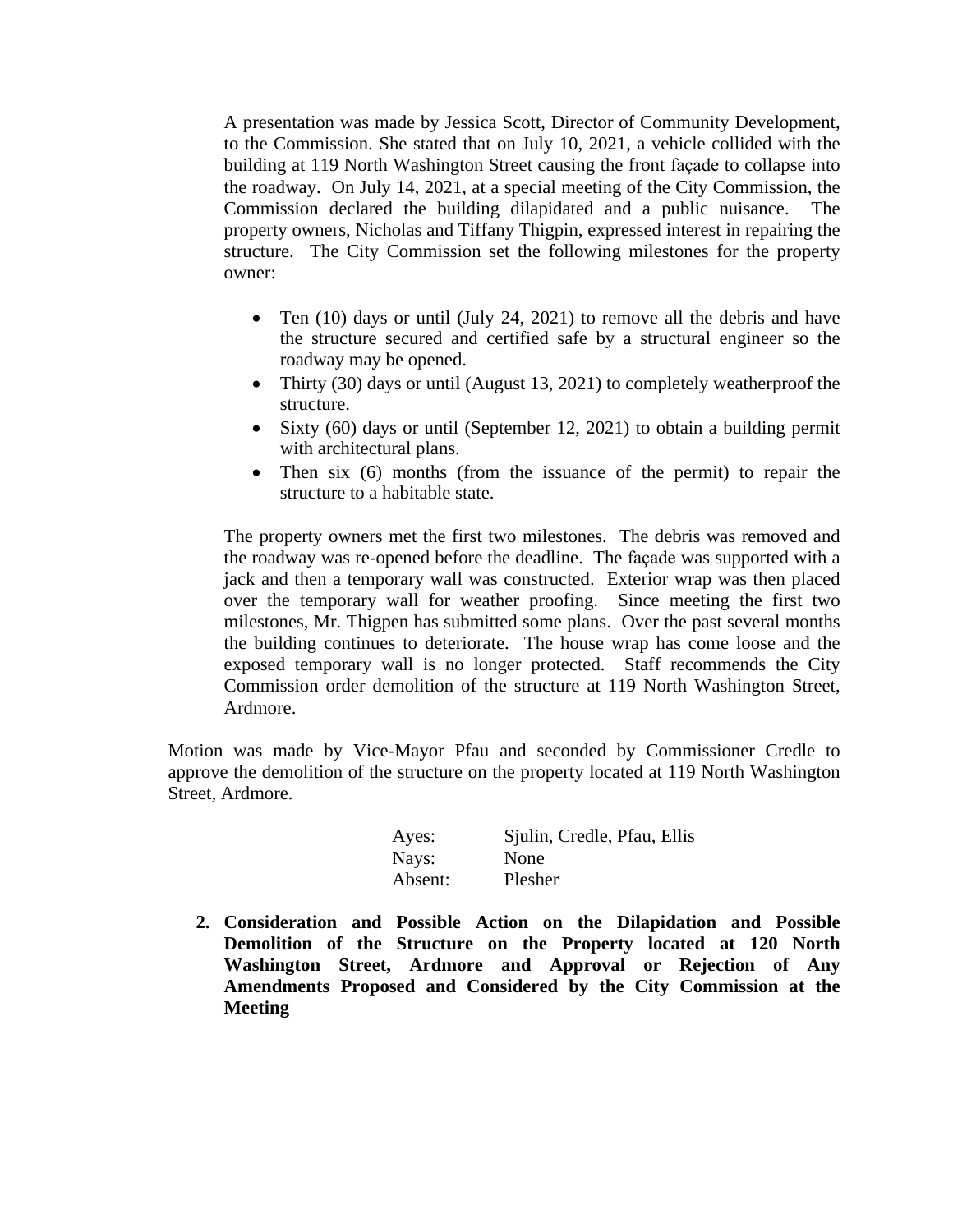A presentation was made by Jessica Scott, Director of Community Development, to the Commission. She stated that on July 30, 2020, during a wind storm the building to the north collapsed into 120 North Washington Street causing damage to the north wall and front façade. On August 11, 2020, I spoke with Kori Thompson about the building. Ms. Thompson stated she was contracting an engineer to inspect the building and complete a report. On September 23, 2020, I again spoke with Kori Thompson and she agreed to have engineered plan s submitted for a building permit within sixty (60) days and rehabilitation of the building completed within six (6) months of permit issuance. On March 9, 2021, the community development department held a demolition hearing for the property. At the demolition hearing, Ms. Thompson stated she was in the process of having plans drawn and she was given one (1) month to complete the permit process and six (6) months to complete the rehabilitation of the property. Ms. Thompson did obtain a building permit for the repair of the structure. On September 1, 2021, Ms. Thompson requested an extension to her building permit. Since no work had been completed, I told Ms. Thompson her building permit would not be extended and I intended to hold another demolition hearing for her building. Ms. Thompsons's permit was set to expire on September 22, 2021. On September 14, 2021, Good Construction began removing brick off the north and east wall of the building. I spoke with Frank Good and stated they were only working on the demolition of the damaged brick. On September 28, 2021, Good Construction had removed the majority of the brick on the north wall. Then they began placing wood siding along the north wall. When I noticed they had removed the majority of the brick and they were adding siding to the building I spoke with the contractor. The original building permit had expired and the work in progress was outside the scope of the expired building permit. Also, the property is located within the Fire Limits and wood construction is not allowed unless the structure has a fire suppressions system or all the lumber is fire treated. I instructed them to stop work until a new building permit was issued encompassing this new work. The contractor told me the siding wall was temporary. On Monday, November 15, 2021, staff noticed the front façade porch area had been removed from the property. The removal of the front façade/porch was not included in the expired building permit. No work has been completed since the removal of the porch. On November 16, 2021, Kori Thompson attended a Historic Preservation meeting for 120 North Washington. At the meetings, Ms. Thompson stated she had hired Beth Glasgow to complete her architectural plans for the building. She needed sixty (60) more days for completion of plans and agreed to have the plans submitted for a building permit by January 20, 2022. On January 17, 2022, Ms. Thompson emailed a proposal from SDG Architects for work on the building at 120 North Washington. Throughout this process, the proposed use and design of the building has constantly changed. Staff recommends the City Commission order demolition of the structure at 120 North Washington.